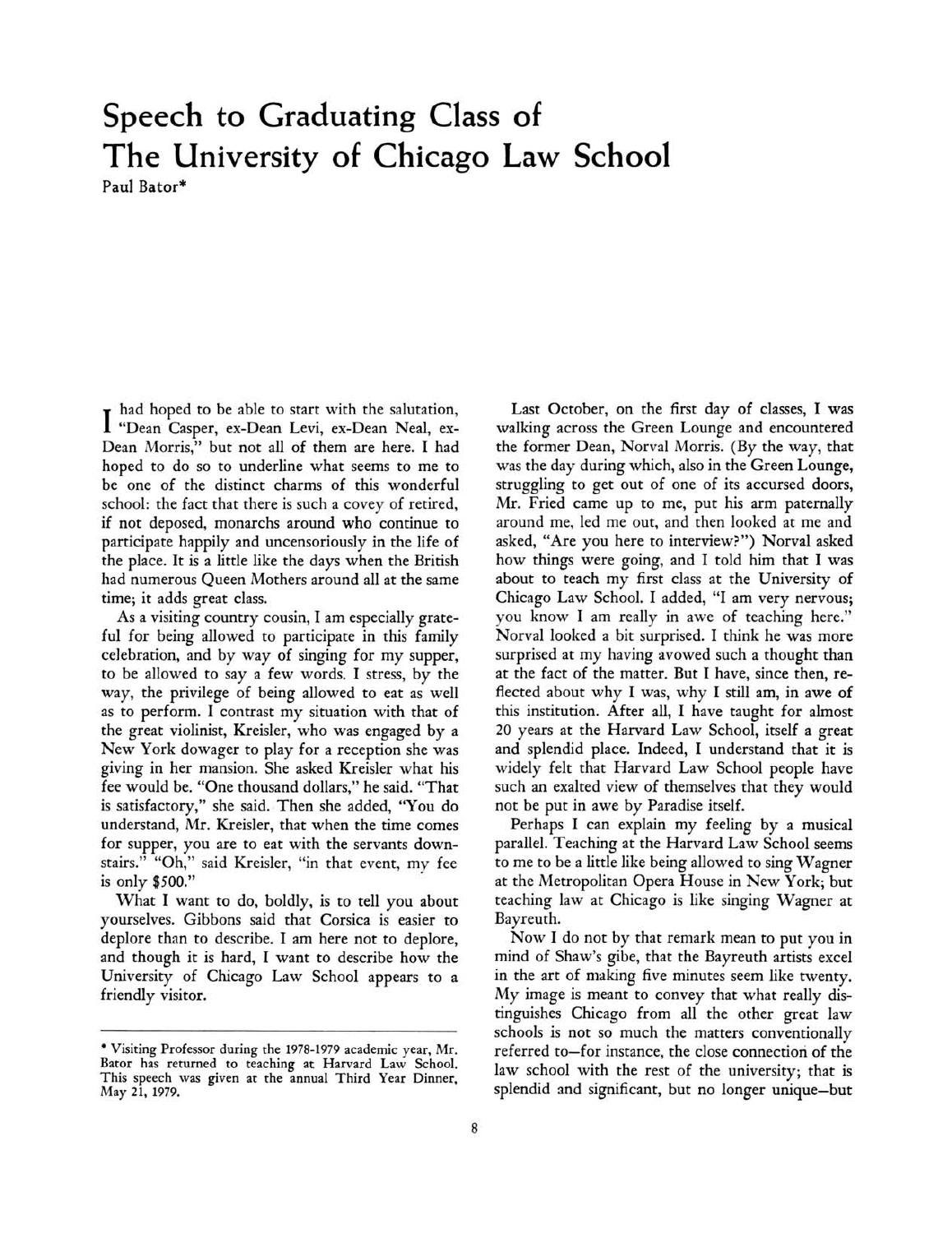rather, <sup>a</sup> more intangible matter. What I refer to is the special sense felt and conveyed here that the enterprise is <sup>a</sup> noble and elevated one, that the university study of law should be carried out with purity and integrity, that this study involves <sup>a</sup> vocation which needs no apology or explanation, and that it has within it the intellectual depth and aesthetic elegance which befits it to be an ornament within the university.

I appreciate that I risk making some of the students here <sup>a</sup> trifle impatient. In your present state of mind, near the end of <sup>a</sup> seemingly endless educational process, most of you will not be much moved by talk about the nobility of the enterprise; you will be



more in the mood of Mark Twain, who you remember said, "Education is not as sudden as <sup>a</sup> massacre; but it is more deadly in the long run." Nevertheless, I venture <sup>a</sup> prediction: in the long run, what you will remember with most pride about your time here is that you belonged to <sup>a</sup> great and proud institution which seemed actually to know what it is doing, one devoted to an ideal vision of what the university study of law should be like and with the courage to adhere to that vision with fidelity.

<sup>I</sup> turn to another matter. I had expected to find,

and did find, <sup>a</sup> school that evokes awe. I did not foresee the extent to which we would find <sup>a</sup> school within whose faculty and within whose student body life is enriched and sweetened by bonds of community, warmth, and welcoming friendship.

You will have remarked that I said, "within the faculty and within the student body." Between these two groups <sup>a</sup> certain reserve subsists, here as elsewhere, though Chicago is certainly <sup>a</sup> far cry from those not too distant days at Harvard when one of my colleagues remarked that student-faculty relations had become <sup>a</sup> literal enactment of Oscar Wilde's famous description of the English fox hunt: The Unspeakable in full cry after the Uneatable.

Let me say this to the faculty: the most precious gift you have here is that underneath the many and sharp differences of opinion, robustly expressed (I did not know what robust disagreement meant until I saw Richard Epstein descend on the Posner-Landes workshop in law and economics week after week like an avenging fury, ready to expose ideological sin) there exists <sup>a</sup> commitment to collegiality and <sup>a</sup> sensitivity to what that requires and entails that is unique among the law schools with which I am familiar.

Similarly, <sup>a</sup> word to the students: <sup>a</sup> most striking and remarkable thing about Chicago is the sense of solidarity and fellowship one feels among the students. This sense is, I think, immeasurably aided by two lucky factors, your size and your architecture, especially the availability of the Green Lounge as <sup>a</sup> center for conviviality and interaction.

Let me just add (and I know I speak for all the visitors) that we are immeasurably grateful and deeply touched by the generosity of feeling with which we have been received by both the faculty and students of the school.

I want to conclude by remembering that this is <sup>a</sup> graduation dinner, and that it is therefore appropriate to dish up some advice. I have some advice I can label conventional. Remember not to be like Prime Minister Gladstone, about whom it was said that his conscience is his accomplice rather than his guide (but remember, too, that Gladstone was <sup>a</sup> very great man). Do not either be like that other 19th century prime minister, Lord Derby, about whom it was said that his lordship is like <sup>a</sup> feather pillow: he assumes the shape of the last ass which sat on him (but remember, too, that Lord Derby was <sup>a</sup> most generous politician). Do not emulate Tallulah Bankhead, about whom Dorothy Parker said, "A day away from Tallulah is like <sup>a</sup> month in the country" (but remember that Tallulah was the